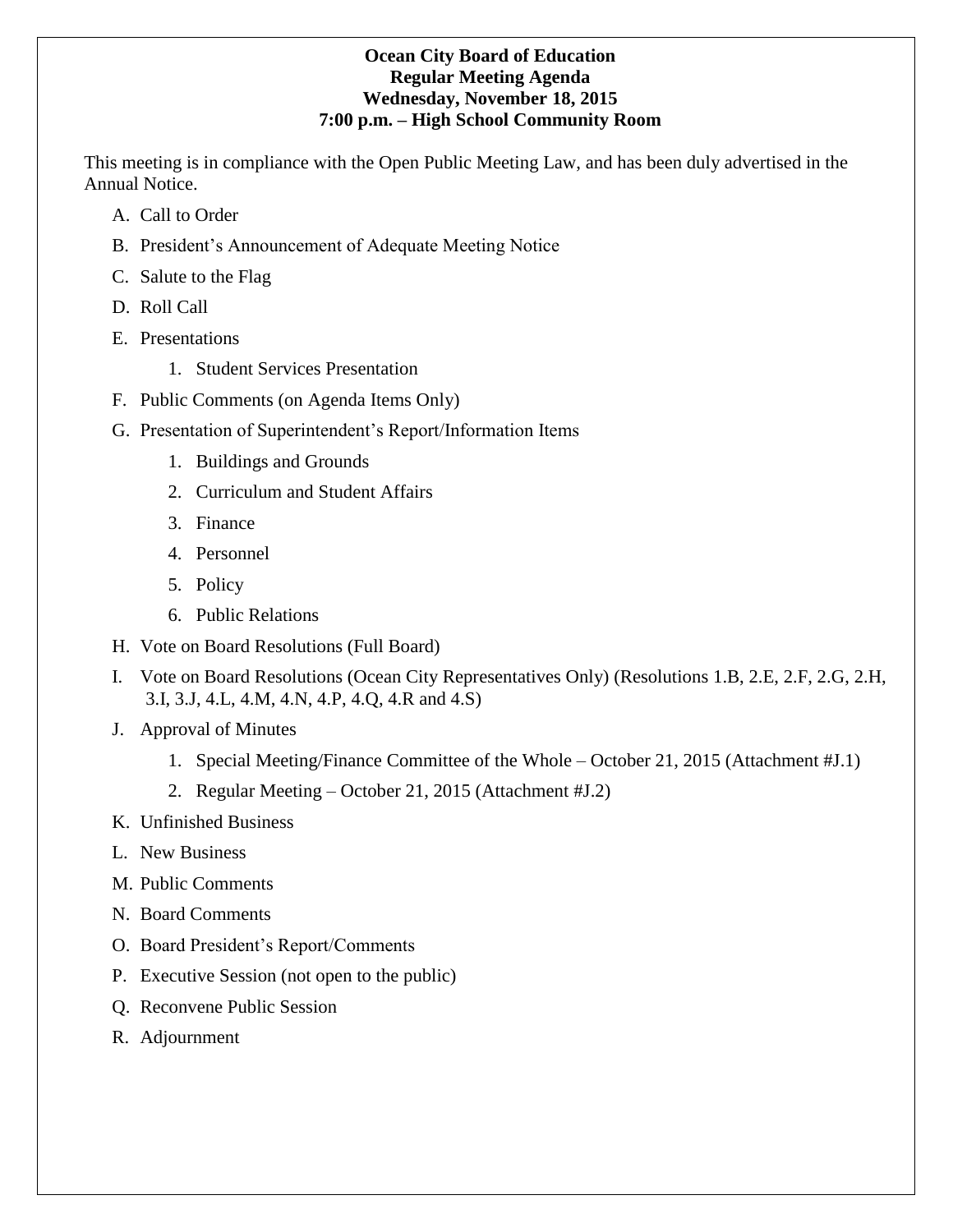## **OFFICE OF THE**

## **SUPERINTENDENT OF SCHOOLS**

**TO:** Ocean City Board of Education

# **FROM: Dr. Kathleen Taylor, Superintendent of Schools**

**RE:** November 18, 2015 Regular Board Meeting

**MOTION:** Based on the recommendation of the Superintendent of Schools, the following resolutions are presented for formal approval by the Board of Education.

## **1. Buildings and Grounds**

A. Use of Facilities

The Board approves the following request for the use of the High School:

| Requested By: | City of Ocean City                    |
|---------------|---------------------------------------|
| Use:          | Dr. Martin Luther King Program        |
| Date/Time:    | January 16, 2016 (Sat), 8:00AM-4:00PM |
| Rooms:        | Auditorium, Cafeteria and Kitchen     |
| Fee:          | No charge                             |

## B. Use of Facilities **(Ocean City Representatives Only)**

The Board approves the following requests for the use of the Intermediate School:

| Requested By:<br>Use:<br>Dates/Times: | City of Ocean City Recreation Department<br>Dixie Howell Basketball Tournament<br>December 11, 2015 (Fri), 4:00PM-7:30PM<br>December 12, 2015 (Sat), 9:00AM-4:00PM<br>December 14-16 (Mon-Wed), 3:30PM-8:30PM |  |  |
|---------------------------------------|---------------------------------------------------------------------------------------------------------------------------------------------------------------------------------------------------------------|--|--|
| Room:                                 | Gym                                                                                                                                                                                                           |  |  |
| Fee:                                  | No charge                                                                                                                                                                                                     |  |  |
| Requested By:                         | South Jersey Sports League                                                                                                                                                                                    |  |  |
| Use:                                  | <b>Adult Dodgeball</b>                                                                                                                                                                                        |  |  |
| Dates/Times:                          | January 12-March 22, 2016 (Tues), 8:30PM-10:00PM with set up -                                                                                                                                                |  |  |
|                                       | 8:15PM-8:30PM                                                                                                                                                                                                 |  |  |
|                                       | Gym                                                                                                                                                                                                           |  |  |
| Room:                                 |                                                                                                                                                                                                               |  |  |

#### Informational Items Fire Drills

| 'e Drilis                                       |                  |
|-------------------------------------------------|------------------|
| Ocean City High School                          | October 21, 2015 |
| Ocean City Intermediate School October 27, 2015 |                  |
| Ocean City Primary School                       | October 15, 2015 |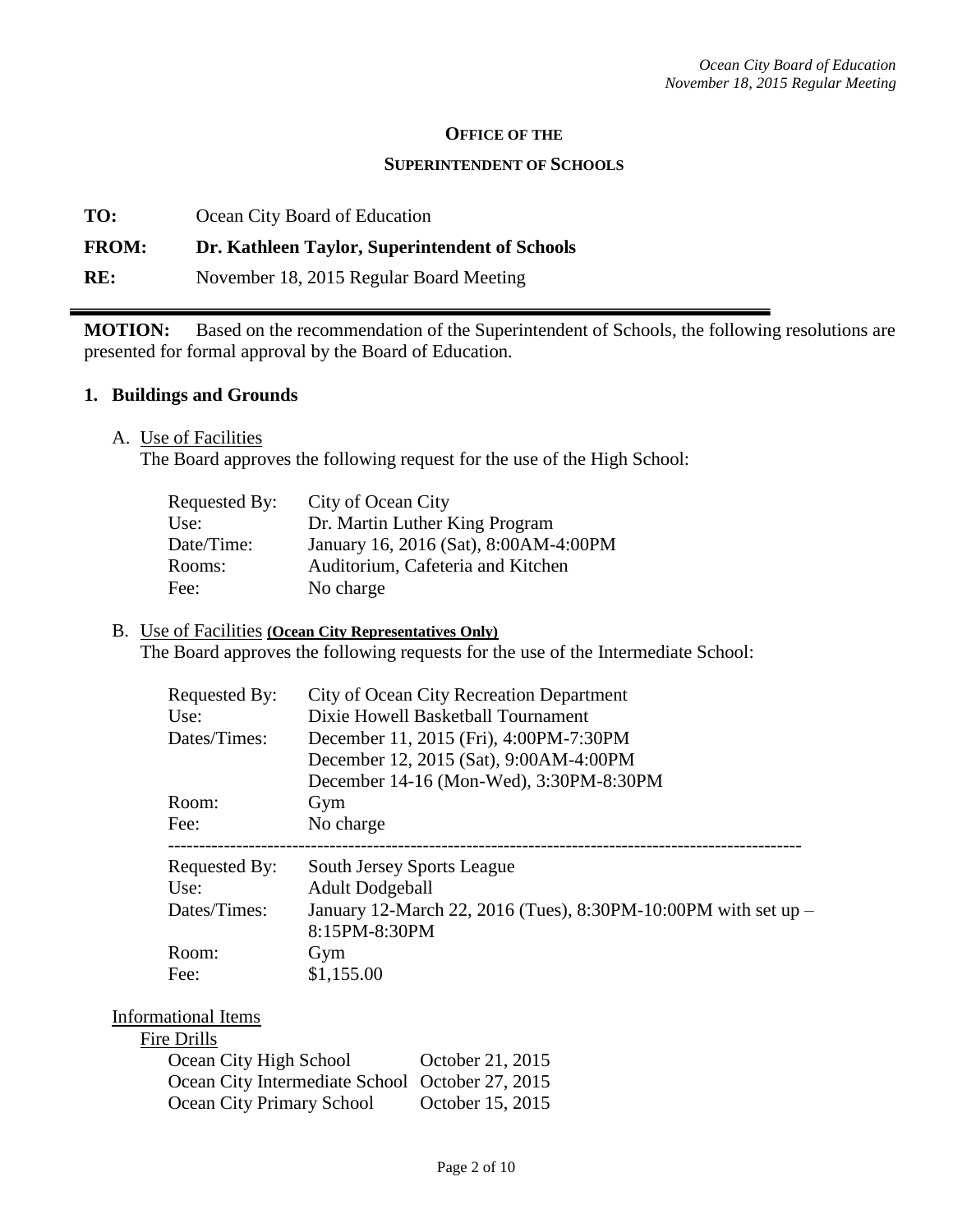**Security Drills** Ocean City High School October 21, 2015 Ocean City Intermediate School October 22, 2015 Ocean City Primary School October 16, 2015

- Discussion
- Buildings and Grounds Committee Report Mr. Oves, Chairperson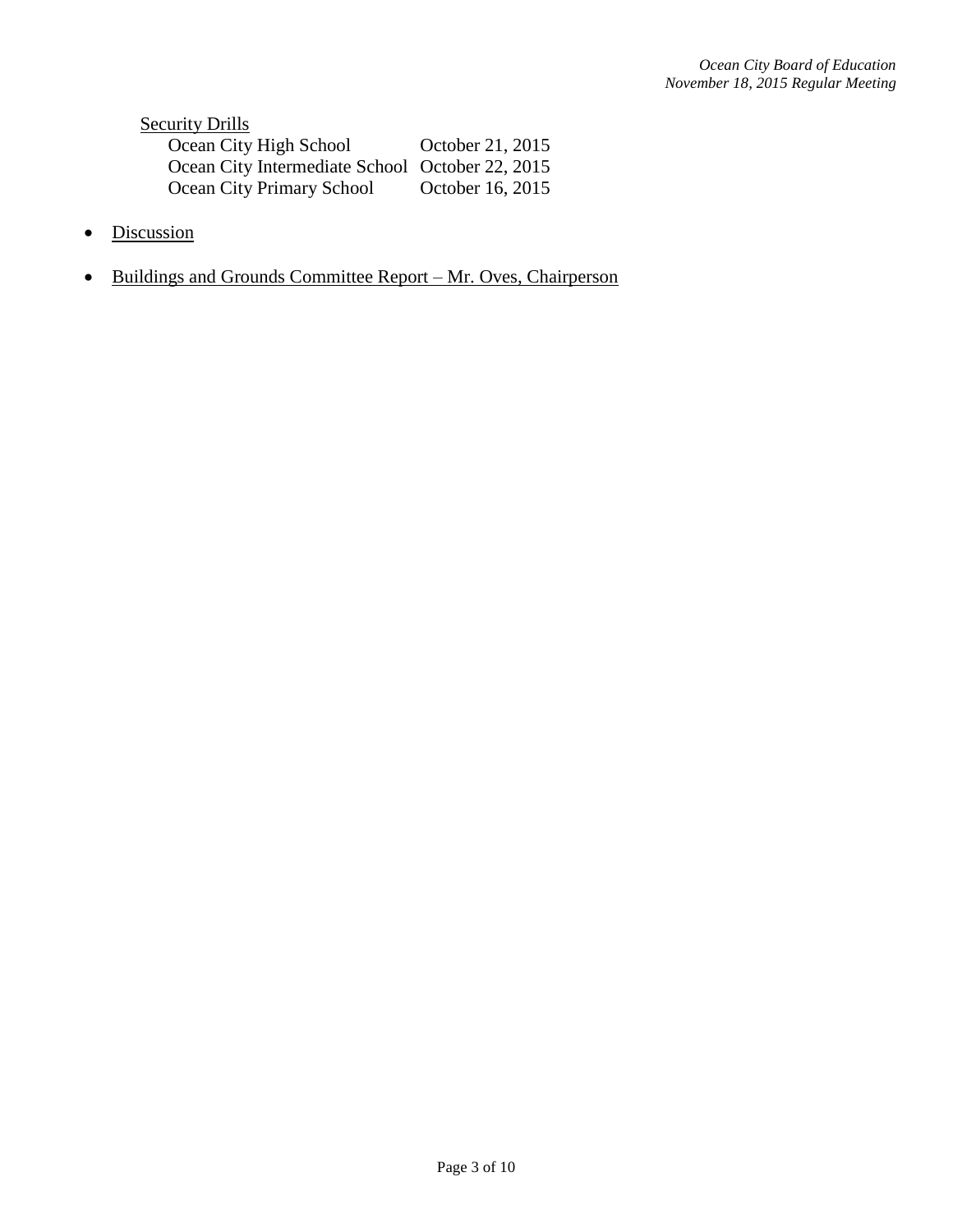# **2. Curriculum and Student Affairs**

A. Out of District Placements

| The Board approves the following out-of-district placements for the 2015-16 school year: |               |          |          |  |
|------------------------------------------------------------------------------------------|---------------|----------|----------|--|
| Placement                                                                                | # of Students | District | Tuition  |  |
| CMCSSSD – Compact School                                                                 |               | UT       | \$18,900 |  |

- B. High School Field Trip Request (Attachment #2.B) The Board approves the attached High School Field Trip list.
- C. High School Winter Sports' Schedules (Attachment #2.C) The Board approves the attached High School 2015-16 Winter Sports' Schedules.
- D. Research Project by Staff Member The Board approves a High School graduate program research that will involve making video tapes of the teacher teaching lessons in order to improve the High School teacher's practice. This request is being made in accordance with Board Policy #3245, Research Projects by Staff Members.
- E. Intermediate School Field Trip Request (Attachment #2.E) **(Ocean City Representatives Only)** The Board approves the attached Intermediate School Field Trip list.
- F. Intermediate School After-School Support Program for Students **(Ocean City Representatives Only)** The Board approves the After-School Support Program for students in grades 4-8. The Program will be offered from mid-January to April 28, 2016. The cost of the Program is for 10 teachers @\$30/hour, not to exceed 150 hours or a total of \$4,500.
- G. Intermediate School Winter Sports' Schedules (Attachment #2.G) **(Ocean City Representatives Only)** The Board approves the attached Intermediate School 2015-16 Winter Sports' Schedules.
- H. Research Project by Staff Member **(Ocean City Representatives Only)** The Board approves a Primary School graduate program research that will involve making video tapes of the teacher teaching lessons in order to improve the Primary School teacher's practice. This request is being made in accordance with Board Policy #3245, Research Projects by Staff Members.
- I. Harassment, Intimidation, and Bullying (HIB) Case Finding (Attachment #2.I) The Board adopts and approves Harassment, Intimidation and Bullying (HIB) Case Finding as reported in the attached.

Informational Items (Attachments) Out-of-School Suspension Reports for October 2015

- Discussion
- Curriculum and Student Affairs Committee Report Mrs. McAlister, Chairperson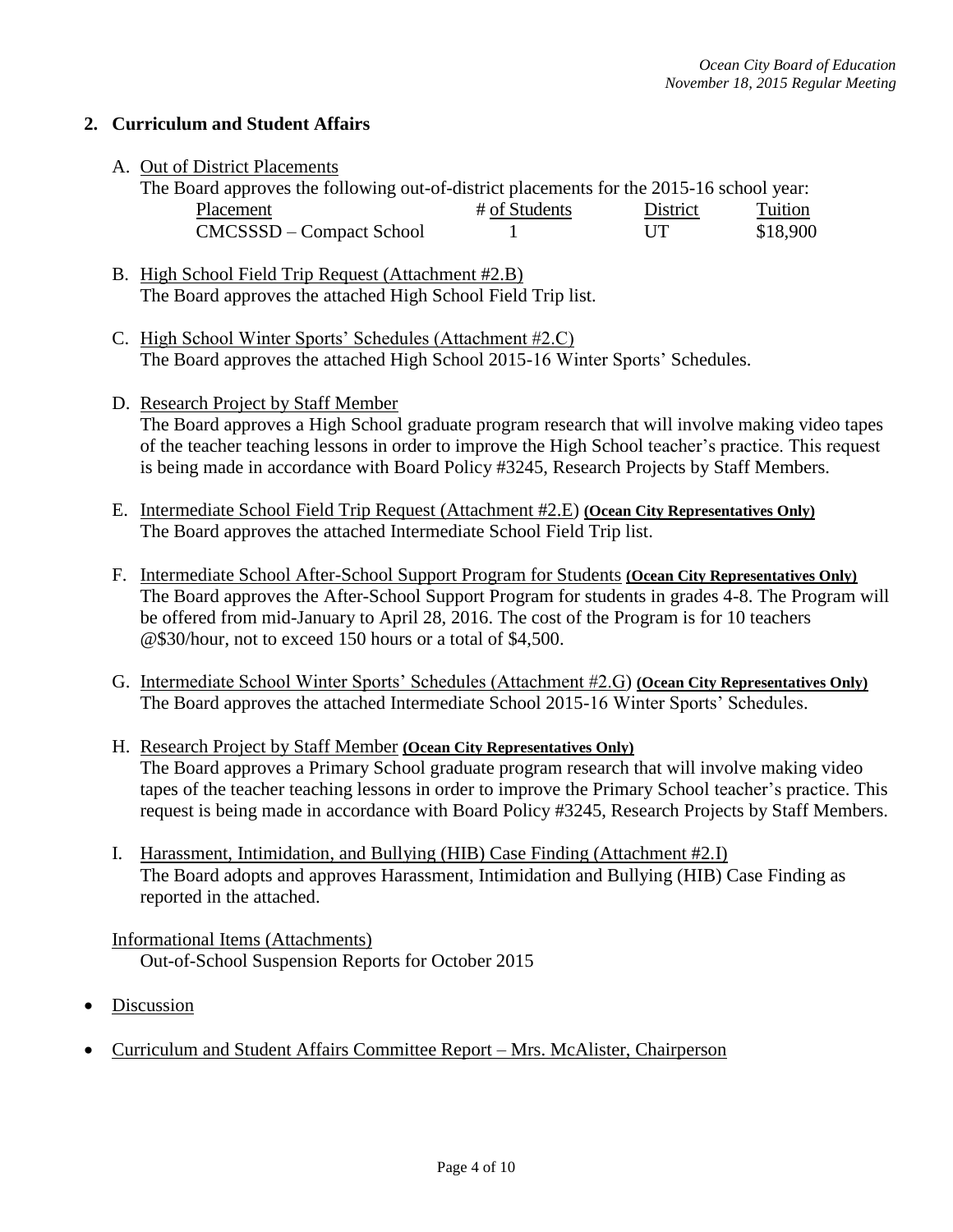# **3. Finance**

- A. Bill List (Attachment #3.A) The Board approves payment of bills for November 2015 in the amount of \$3,620,851.46.
- B. Secretary and Monthly Cash Reconciliation Reports (Attachment #3.B) The Board approves the Board Secretary's Monthly Financial Report and the Monthly Cash Reconciliation Report for September 2015.
- C. Line Item Transfers (Attachment #3.C) The Board approves the revenue and appropriation transfers for September 2015. The Board also acknowledges receipt of the State of NJ mandated transfer reconciliation form for September 2015.
- D. Travel & Expense Reimbursement (Attachment #3.D) The Board approves the November 2015 list of Board of Education Members and School District Staff travel and related expense reimbursements.
- E. Food Service Report (Attachment #3.E) The Board accepts the Food Service Monthly Finance Report for October 2015.
- F. Acceptance of Nonpublic Security Aid The Board accepts Nonpublic Security Aid for Westminster Christian Academy for the 2015-16 school year in the amount of \$1,525.
- G. Ocean City Free and Public Library Grant The Board approves the submission of a grant application and acceptance of grant funds in the amount of \$19,411.80 from the Ocean City Free and Public Library for "Bringing the Wetlands to Life in Ocean City" for January 2016 to June 2016.
- H. School-Based Social Worker

The Board approves the placement of a School-Based Social Worker within the District through an agreement between Cape Counseling and the Sea Isle Board of Education.

I. Payment Application #8 to 3R Painting and Contracting Corp. (Attachment #3.I) **(Ocean City Representatives Only)** The Board approves Payment Application #8 in the amount of \$102,362.00 to 3R Painting

and Contracting Corporation for the Primary School Renovations Project as certified by the Board Engineer.

- J. Donations **(Ocean City Representatives Only)** The Board accepts the following donations from the Ocean City PTA for the Intermediate School: Canvas and Paint for a Painting Project \$ 120.00 7<sup>th</sup> Grade Stokes Trip \$1,000.00
- Discussion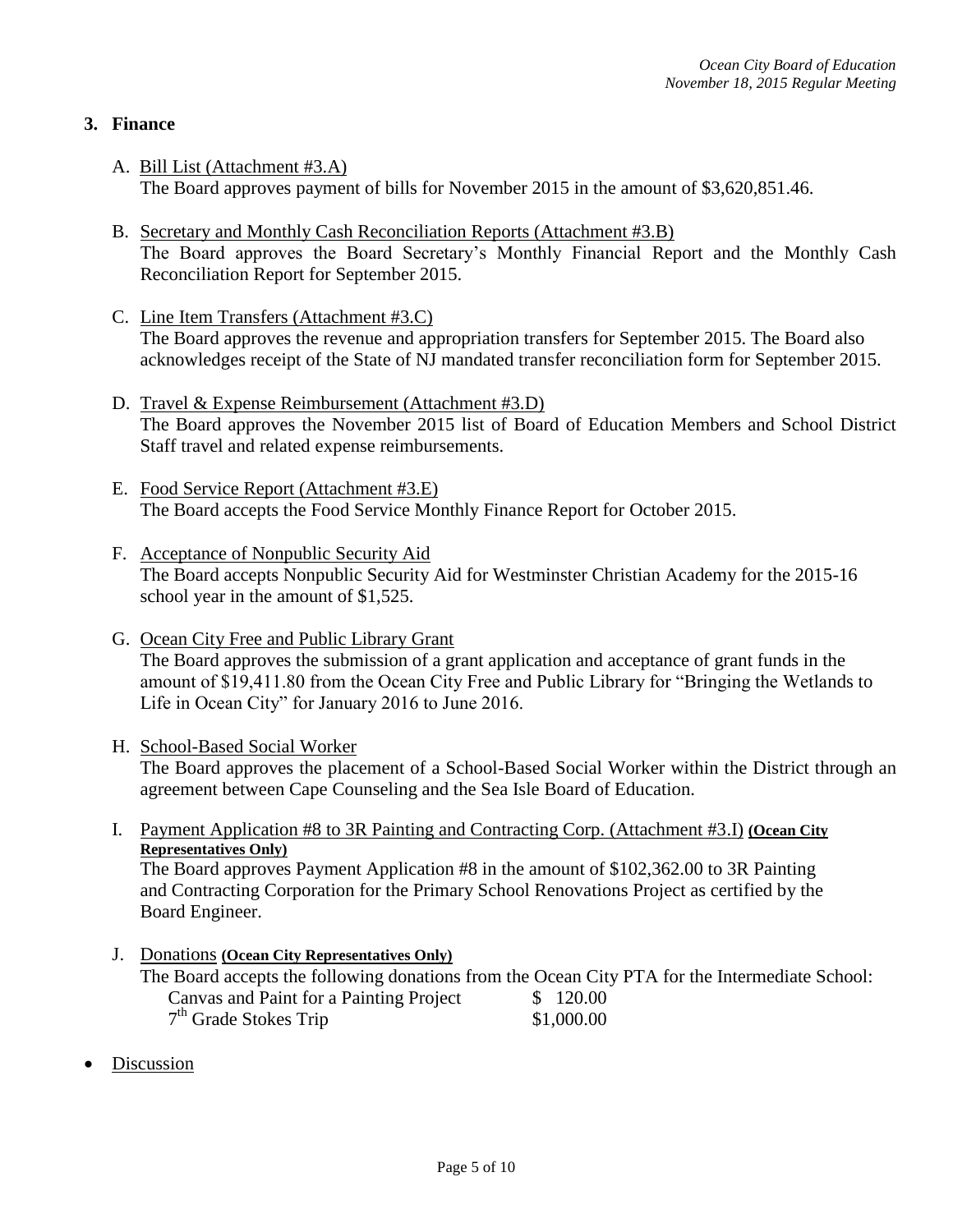- **4. Personnel** (All motions are upon Superintendent's recommendation:)
	- A. Substitutes and On-Call Bus Driver (Attachment #4.A) roll call vote The Board approves the attached criminal history approved/HIB trained substitutes and on-call bus driver for the 2015-16 school year.
	- B. Resignation District Supportive Staff roll call vote The Board accepts the resignation of Ralph Hill, Special Education Aide, effective November 4, 2015.
	- C. New Hire District Non-Affiliated Staff (Attachment #4.C) roll call vote The Board approves Henry Rodrique, Director of Facilities, effective January 1, 2016 through June 30, 2016, at \$92,000 (pro-rated).
	- D. District and High School Administrative Staff 2015-16 Salaries (Attachment #4.D ) roll call vote The Board ratifies the attached District and High School Administrative Staff retroactive salaries for the 2015-16 school year.
	- E. New Job Description (Attachment #4.E) roll call vote The Board approves the attached new job description for a School Bus Driver.
	- F. Revised Job Description (Attachment #4.F) roll call vote The Board approves the attached revised job description for the Athletic Director.
	- G. High School Co-Curricular Activity Club Sponsor and Stipend roll call vote The Board approves Daniel Weaver, High School Mock Trial/Model UN activity sponsor, at a stipend of tier 1, \$1,798 for the 2015-16 school year.
	- H. High School Co-Curricular Sponsor and Stipend roll call vote The Board approves Scott Breiner to provide piano services for the High School winter concert at a stipend not to exceed \$350. Stipend paid from ticket sales.
	- I. High School Volunteer Coaches roll call vote The Board approves the following High School volunteer coaches, for the 2015-16 season:
		- a. Timothy M. Kelley, Girls' Basketball
		- b. Beverlee Masters, Boys' Swimming
		- c. Daniel Calhoun, Wrestling
		- d. Robert Citta, Wrestling
		- e. Christian Clark, Wrestling
		- f. Dane Tabano, Wrestling
	- J. High School Prom Stipend roll call vote

The Board approves Rosemary Millar, School Nurse for the High School Prom, at a stipend of \$30 per hour, not to exceed 5 hours.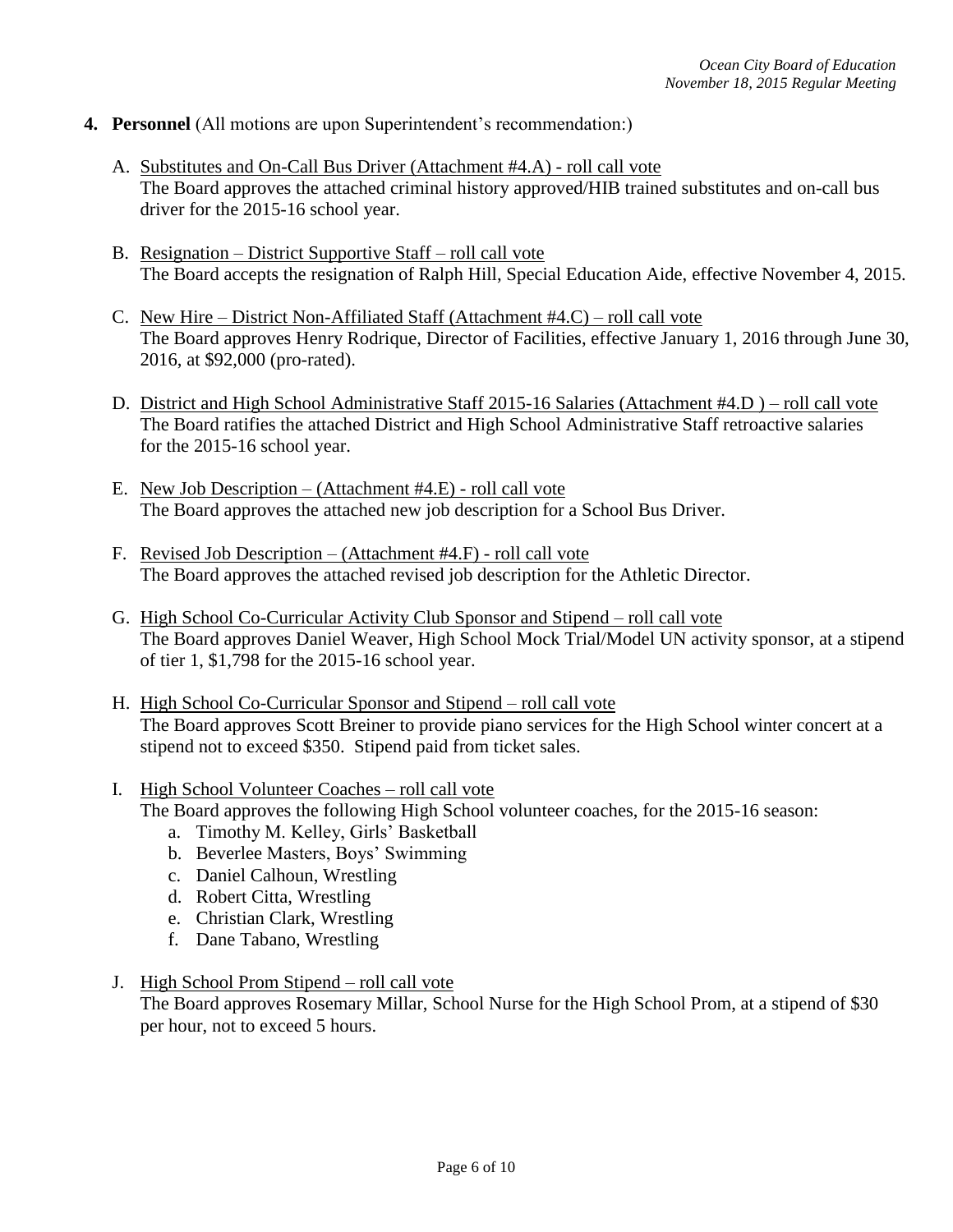K. High School Student Teaching Placement - roll call vote

The Board approves the following High School student teaching placements for winter/spring 2016: Stockton University Name: Sydni Fahringer

Placement: Amy DePasquale, Teacher of English

Name: Averie Olive Placement: Radmila Lalovic-Cox, Teacher of Mathematics

L. Intermediate School Volunteer Coaches – roll call vote **(Ocean City Representatives Only)** The Board approves the following volunteer basketball coaches at the Intermediate School, for the 2015-16 season:

Shawn Burke Mikenzie Helphenstine Bruce Twiggs

M. Leave of Absence – Intermediate School Certificated Staff (Attachment #4.M) - roll call vote **(Ocean City Representatives Only)**

The Board approves employee #1801, a paid leave of absence, effective October 26, 2015 through December 23, 2015.

N. Short-Term Leave Replacement – Intermediate School Certificated Staff – roll call vote **(Ocean City Representatives Only)**

The Board approves Mary Baldini, Intermediate School short-term leave replacement Special Education Teacher, effective November 19, 2015 through December 23, 2015, at a stipend of \$160 per diem.

- O. Retirement Primary School Certificated Staff The Board accepts with deep regret the retirement of Mary Frances Riley, Primary School Elementary School Teacher, effective as of July 1, 2016.
- P. Leave of Absence Primary School Certificated Staff (Attachment #4.P) roll call vote **(Ocean City Representatives Only)** The Board approves employee #2010, an FMLA/NJFLA unpaid leave of absence, effective

November 10, 2015 through on or before February 16, 2016.

- Q. Intermediate and Primary Schools' Administrative Staff 2015-16 Salaries (Attachment #4.Q ) roll call vote **(Ocean City Representatives Only)** The Board ratifies the attached Intermediate and Primary Schools' Administrative Staff retroactive salaries for the 2015-16 school year.
- R. Short-Term Leave Replacement Primary School Certificated Staff roll call vote **(Ocean City Representatives Only)**

The Board approves Jennifer Scipione*,* Primary School short-term leave replacement Elementary School Teacher, effective November 30, 2015 through on or before February 11, 2016, at a stipend of \$160 per diem.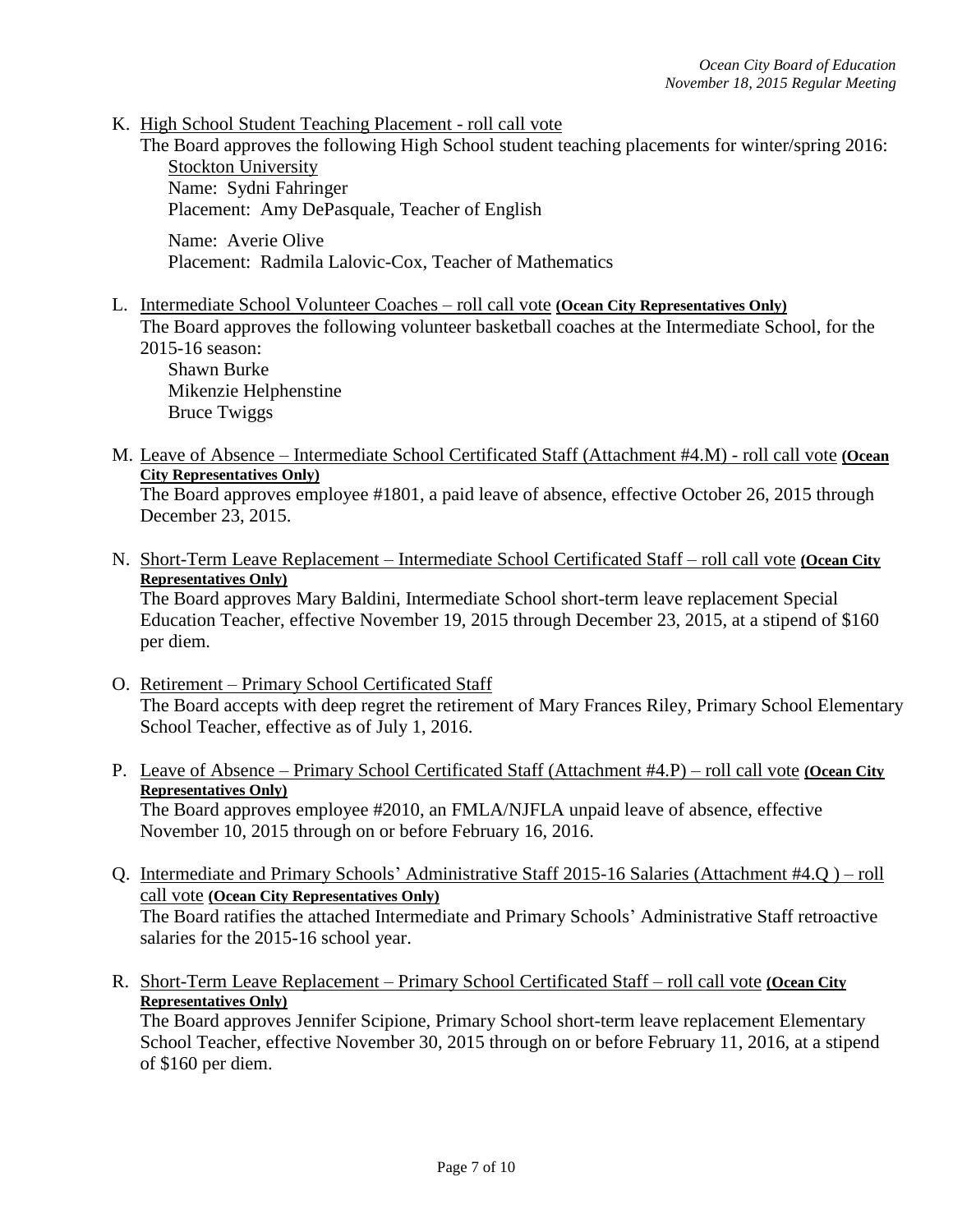S. Additional Primary School EASE Program Teachers and Stipends – roll call vote **(Ocean City Representatives Only)**

The Board approves Tiffany Lively and Mary Beth Libro, additional Primary School EASE Program teachers at a stipend of \$30 per hour, total program not to exceed 630 hours or a total of \$18,900, with teachers working on a rotating bases. The funding for this program will be provided by FY2016 NCLB, Title I.

- Discussion
- Negotiations Committee Report Mr. Bauer, Chairperson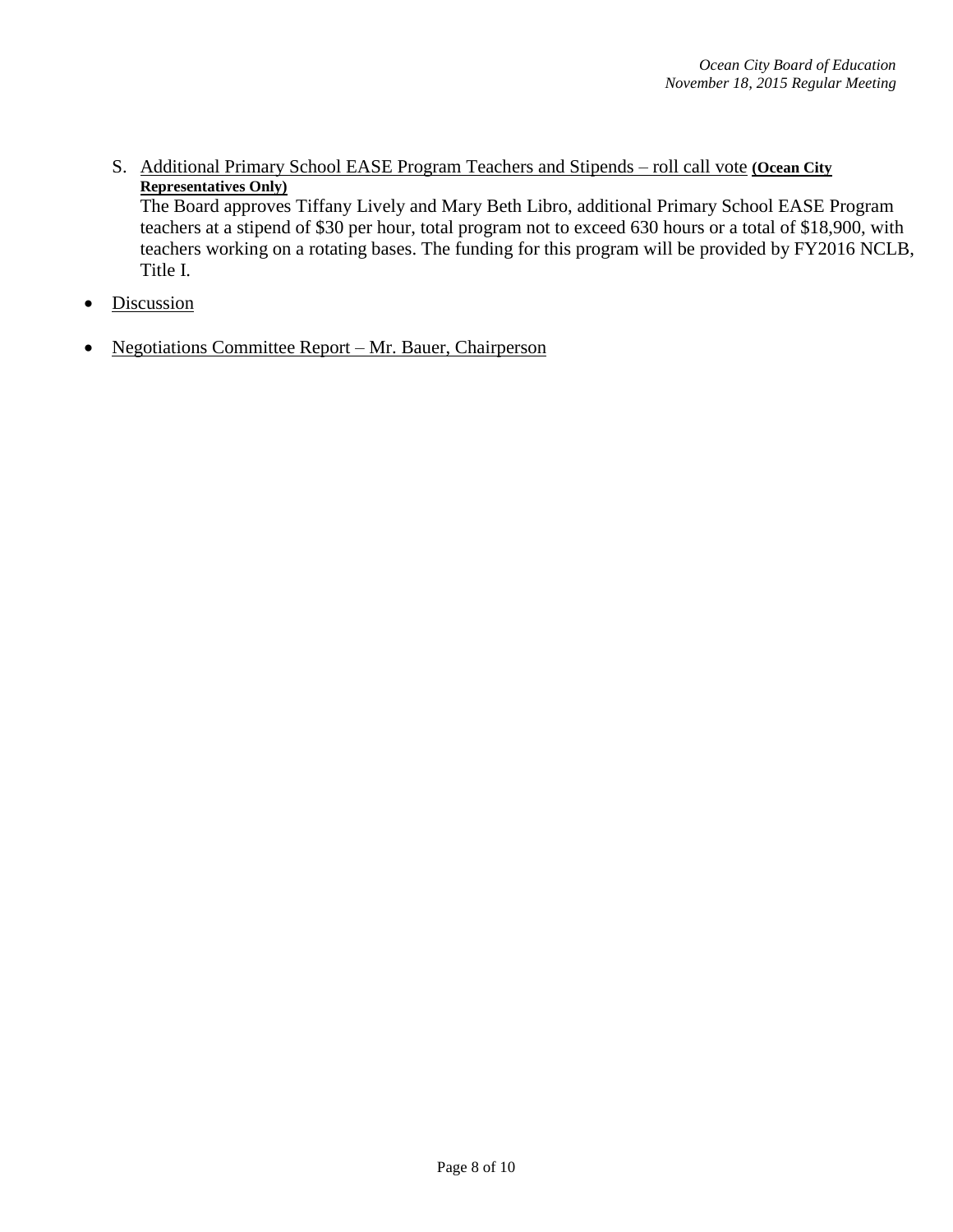# **5. Policy:**

- Discussion
- Policy Committee Report Ms. Gallelli-Keyes, Chairperson